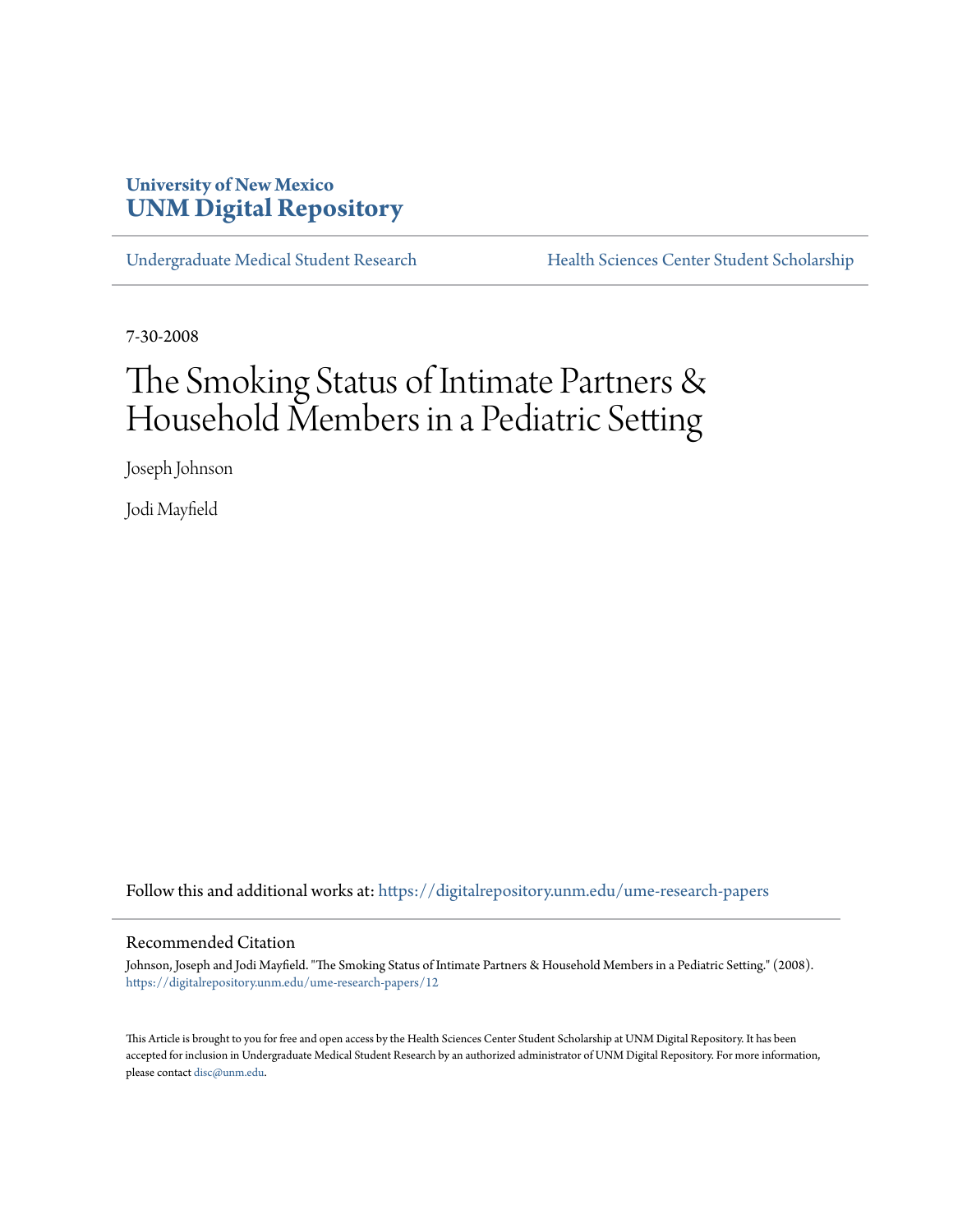# **The Smoking Status of Intimate Partners & Household**

**Members in a Pediatric Setting** 

Jodi Mayfield

J. Nick Johnson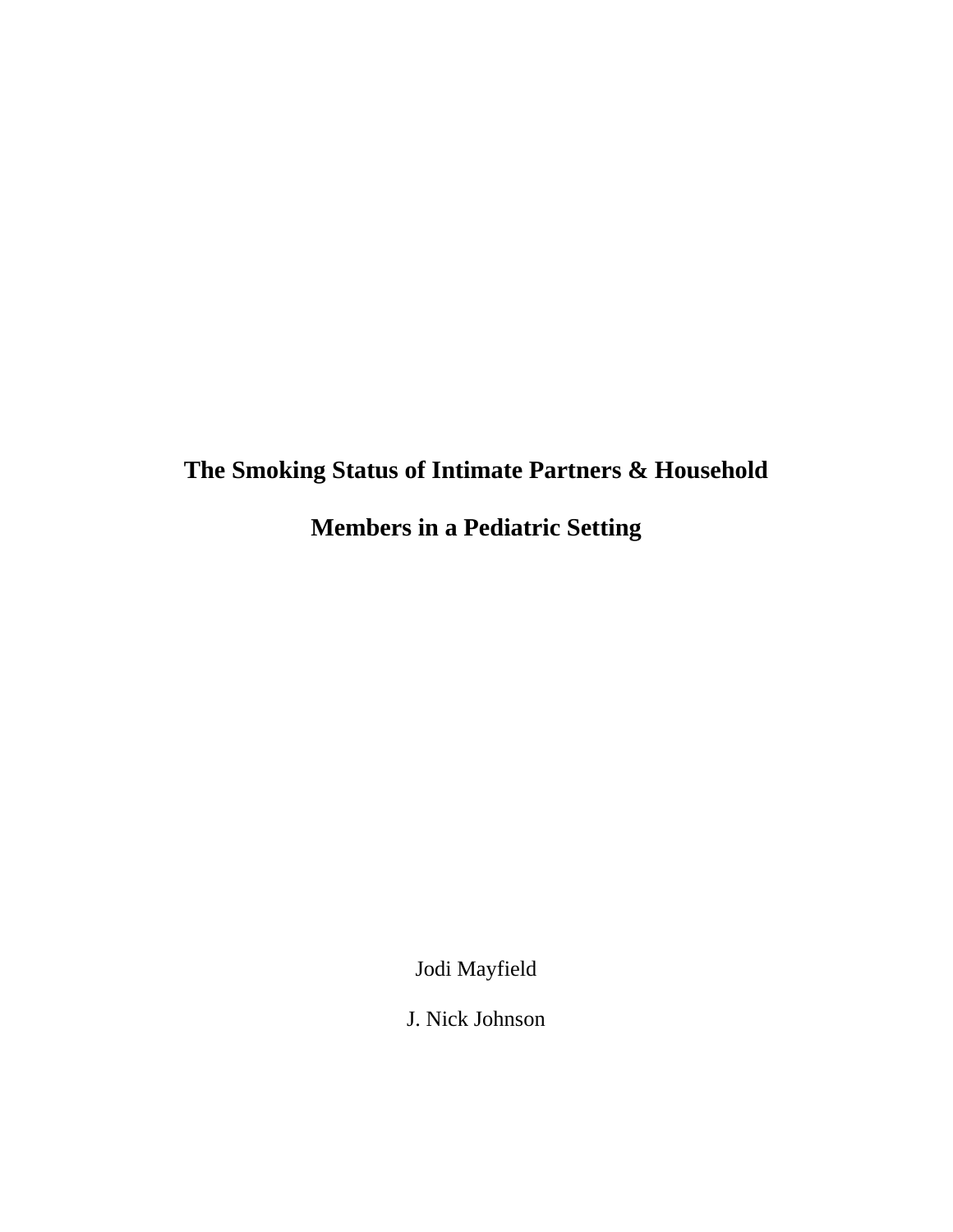#### **Background & Rationale**

#### -Environmental Tobacco Smoke & Children's Health

Environmental tobacco smoke (ETS) exposure has consistently been shown to have a detrimental effect on children's health and contributes to millions of cases of disease and disability, as well as thousands of deaths in children in the United States (Cook & Strachan, 1999). These effects appear to be separate and in addition to prenatal exposure. While the detrimental effects of prenatal smoking on the fetus have been known for decades, the effects of passive exposure to ETS have been less studied and publicized as a public health concern. The evidence of ETS effects broadens the scope of the issue of smoking beyond the mother to include partners, family and friends.

 Children's respiratory health, including middle ear disease and sudden infant death syndrome (SIDS), is most negatively affected by environmental tobacco smoke (ETS). For either parent smoking, ETS increases the risk of upper and lower respiratory infections in children (Cook & Strachan, 1999). Systematic reviews of the relevant literature have shown significant associations between ETS and increased prevalence of asthma and respiratory symptoms in school-aged children (Cook & Strachan, 1997; Strachan & Cook, 1998). In a child with pre-existing asthma, parental smoking is associated with increased severity of disease (Cook & Strachan, 1997).

 Middle ear disease, including acute otitis media (AOM), recurrent otitis media (ROM), middle ear effusion (MEE) and referral for glue surgery, has been linked to ETS. More specifically, the duration of MEE has been shown to have a positive association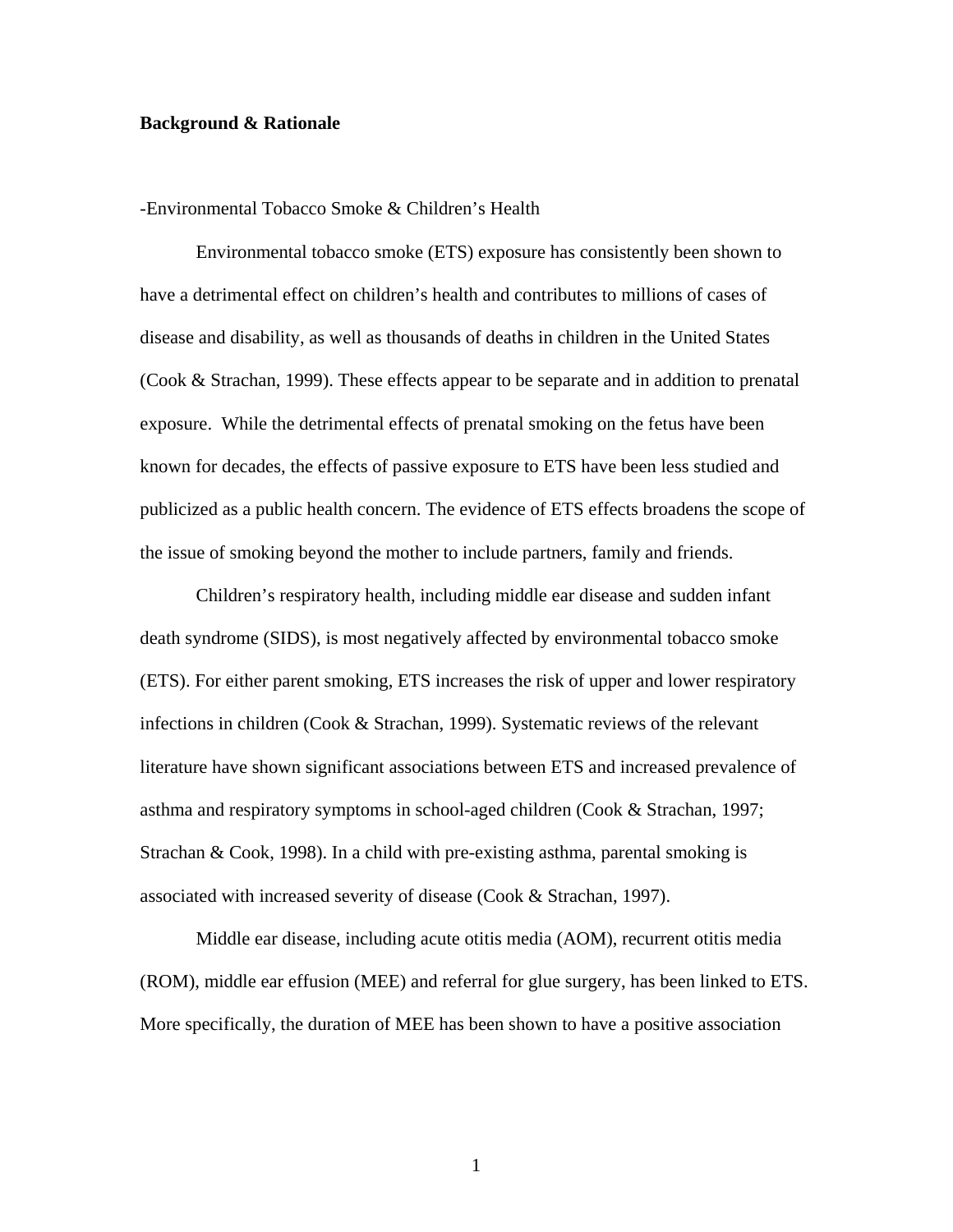with the number of smokers in the household during the first two years of life (Paradise, et al, 1997).

 While the exact mechanism of the relationship is not known, there is an increased risk of SIDS when the mother smokes, with an apparent dose-response relationship (Anderson & Cook, 1997). Anderson and Cook (1997) found that a child's risk of SIDS is almost doubled if the mother is a smoker.

#### -Economic cost of ETS

 Aligne and Stoddard (1997) calculated the cost of ETS health effects on children using the following tobacco-related illnesses: low birth weight (LBW), SIDS, RSV bronchiolitis, asthma exacerbations, otitis media and fire-related injuries. The annual direct medical expenditures were calculated to be \$4.6 billion, while loss of life costs were \$8.2 billion.

 Approximately 46,000 LBW births and 2800 perinatal deaths are due to maternal smoking, with a direct medical cost of \$1.2 billion and loss of life cost of \$3.7 billion. SIDS, as the leading cause of death between 1 month and 12 months, results in 5500 deaths in the United States each year, with a resulting loss of life cost of \$2.7 billion (Aligne and Stoddard, 1997). RSV bronchiolitis leads to more than 90,000 hospitalizations and 4500 deaths each year, with direct medical costs of \$130 billion and loss of life costs of \$1.5 billion. Otitis media with effusion due to ETS leads to a cost of \$290 million annually. Asthma costs due to ETS result in direct medical costs of \$180 million and loss of life costs of \$19 million.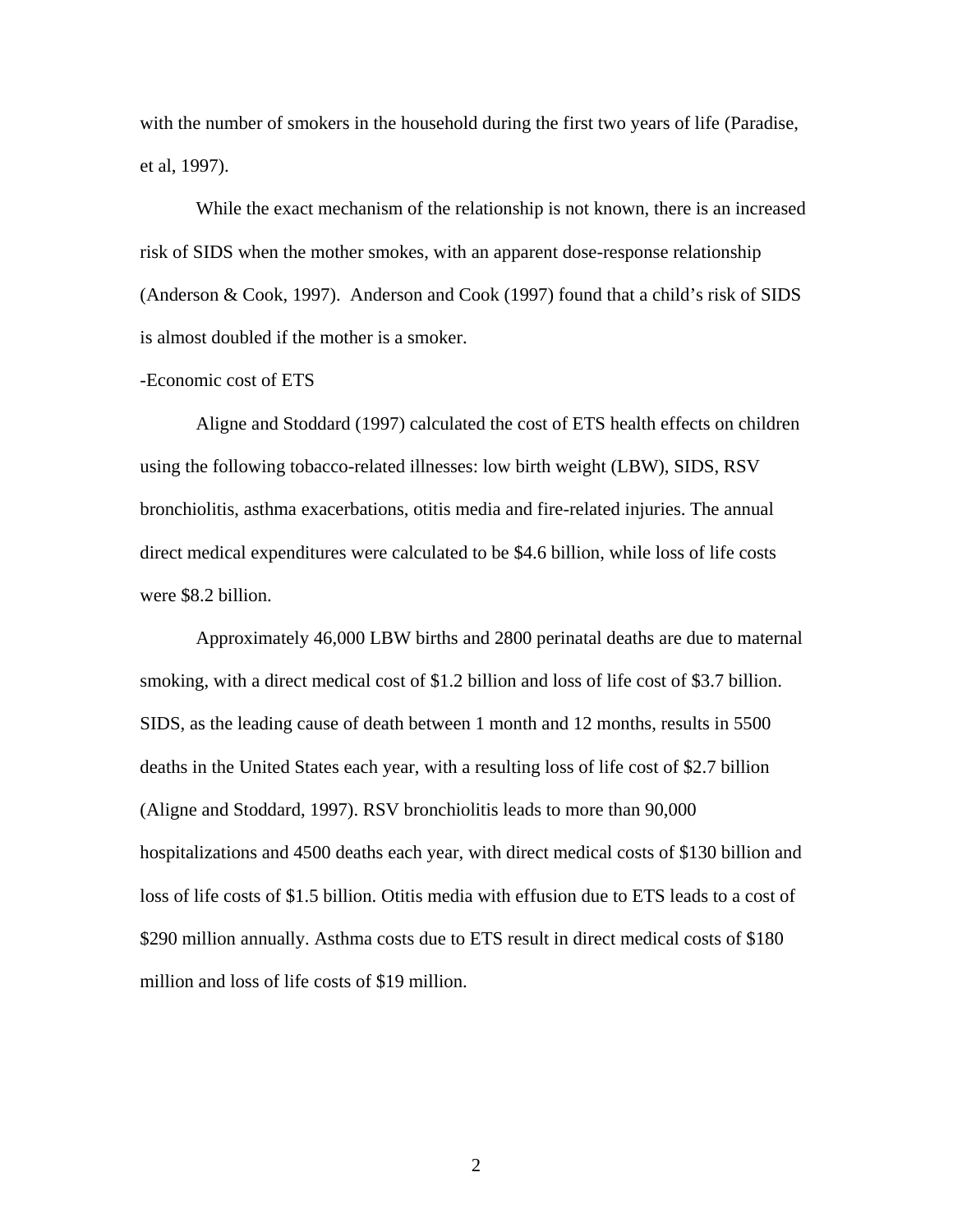#### -Epidemiology of smoking

 The Third NHANES (Mannino, et al, 2001) revealed that more children are exposed to ETS than prenatal smoke exposure; they found that 38% of children under age six were presently exposed to ETS in the home, while 23.8% were exposed by prenatal smoking of the mother. It is estimated that 30% of women are smokers when they become pregnant; this rate varies by age, SES and ethnicity (Severson, et al., 1997). -Smoking Cessation

Only 20-40% of mothers quit smoking upon learning they are pregnant, while 3- 16% may quit later in pregnancy (Ershoff, et al, 1983). Even when women are able to quit smoking for part or all of their pregnancy, they are at risk of resuming the habit postpartum. In the 1985 NHIS, follow-up revealed that 70% of women who quit smoking during any part of their pregnancy resume smoking within one year of delivery.

Factors related to supporting smoking cessation include younger age, higher level of education, lower smoking level, having a partner who does not smoke and not consuming alcohol (Severson, et al., 1997).

#### -Pediatricians & Smoking Cessation Counseling

Women who quit smoking during pregnancy are at high risk of relapse postpartum. Women are more likely to see a pediatrician more often due to the well child check schedule than see her own physician. This provides an important opportunity for the pediatrician to aid in relapse prevention, in the context of the effects of ETS exposure on the infant's health. The regularly scheduled well-child visits offer an opportunity to reinforce the ETS health effects and offer support for smoking cessation.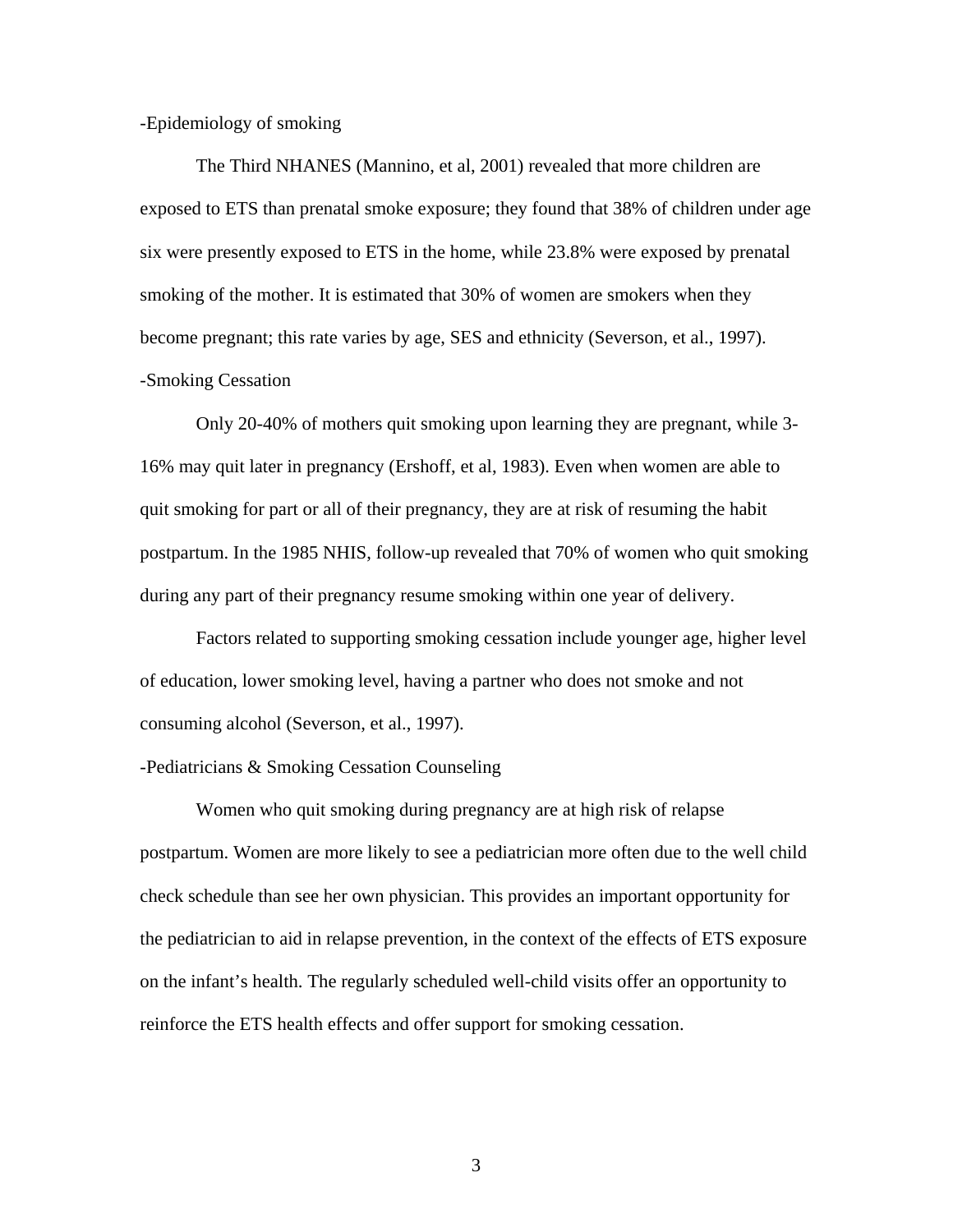In addition to directly affecting a child's health by decreased ETS exposure, information about ETS effects provided to the mother could also affect her decisionmaking about childcare and permitting smoking in the home. While mothers may become aware of the effects of ETS through various means, including from their family practice physicians and/or their pediatricians, it may be difficult for them to convey this information to their intimate partners, who may smoke around the child. The first six months postnatally are difficult, while the mother and family adjust to a new child. It may be too much to ask of a new mother to also try and educate intimate partners and household members about ETS effects. This poses the question of how to access intimate partners and household members to educate them on the effects of ETS exposure and possibly aid in their smoking cessation.

Significant predictors of whether a mother will quit smoking have been found to be whether she allows smoking in the home and whether her spouse/partner smokes (Severson, et al., 1997). Physicians are missing some important information, according to Perez-Stable et al (2001), who found that physicians only asked about a nonparental adult smoker in the household approximately 50% of the time.

 Not only is it important to access the smoking household members and caregivers for the benefit of the infant; their cessation may aid the mother in successful smoking cessation.

 Intimate partners and household members are often difficult for pediatricians to access because they are not generally present at well-child visits. The literature in this subject is aimed only at maternal smoking cessation. With the limited information and potential opportunity for pediatricians to have an impact on ETS exposure on children,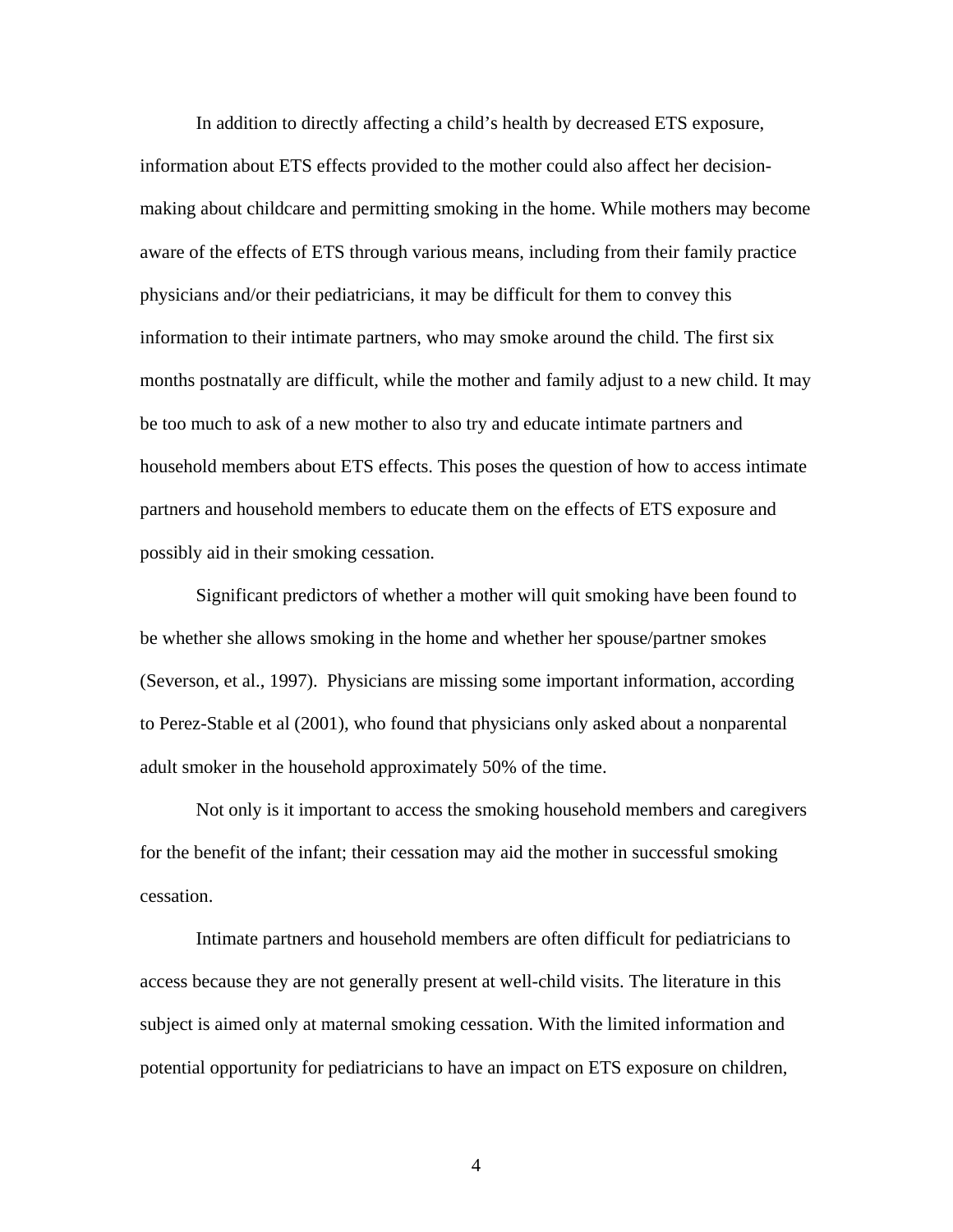we set out to gather information about how to reach intimate partner and household members.

#### **Hypothesis**

 Our hypothesis was that mothers will find pediatrician support for intimate partner and household member smoking cessation useful and appropriate.

Our specific aims were 1) To discover mother's perceptions of pediatrician advice related to intimate partner smoking status, 2) To identify the barriers to mothers talking to intimate partners about smoking and 3) Evaluate if pediatricians can be a resource for smoking cessation for other household members.

#### **Methods**

 Participants will be primary care givers of a child under two years of age with an intimate partner or other household member who smokes. Inclusion criteria will be women who are receiving pediatric care at the General Pediatrics Clinic at University Hospital. Women will have a structured interview with an unbiased research assistant and the data collection sheet (*Appendix A*) completed immediately before the child's visit.

 Areas of investigation are drawn from the literature to correlate with the risk factors for relapse and detrimental effects of ETS on children's health. We have consulted with Rob Annett, Ph.D., a psychologist with experience in clinical research regarding design of structured interviews, to aid in the development of the interview and data collection sheet.

We conclude that the binomial distribution will most closely represent the data's error structure and anticipate that a 2-tailed statistical model will be appropriate. From the literature previously discussed, we estimate that the proportion of yes responses will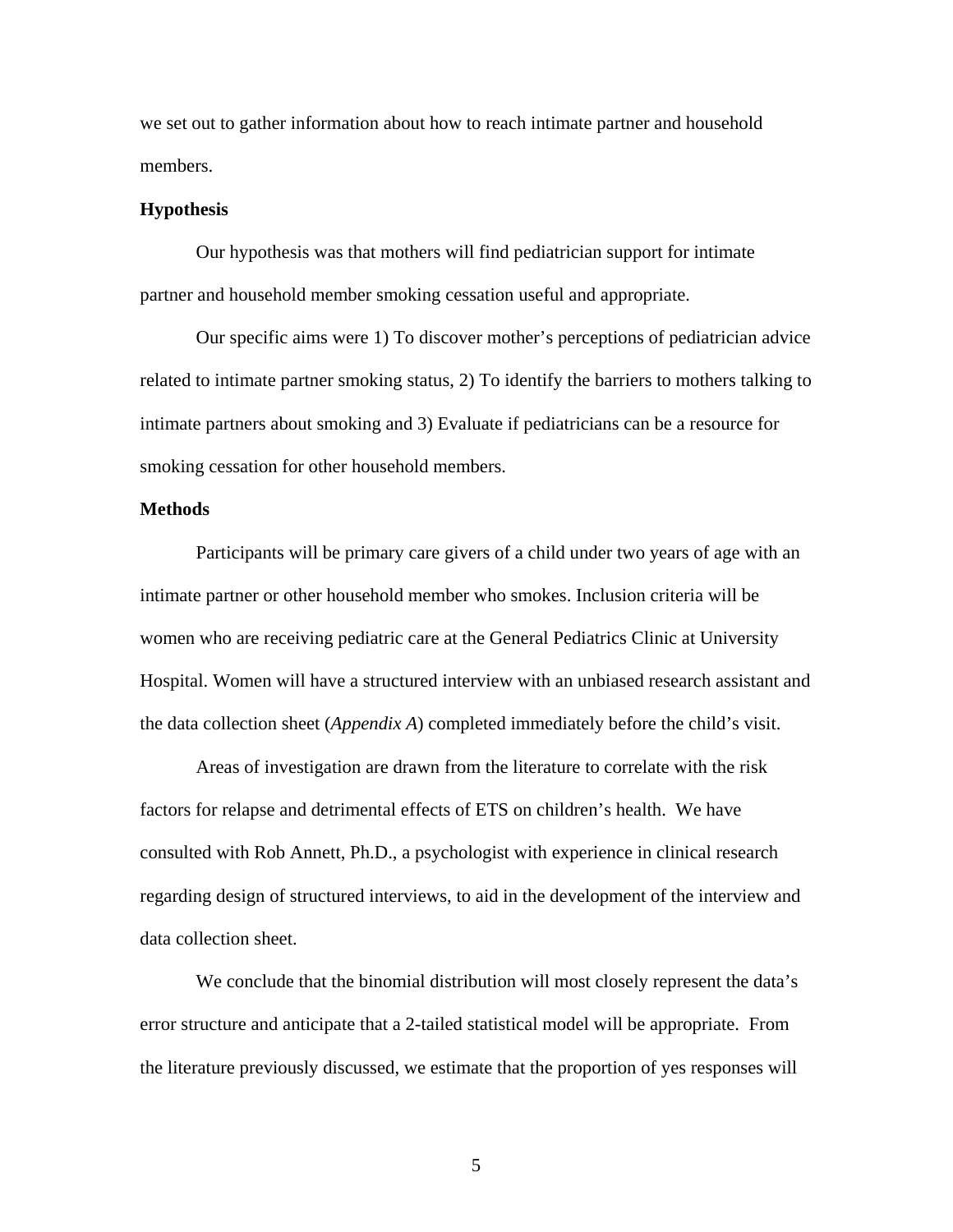be 0.7. We wish to limit the Type I error rate to 0.05 or less and to achieve a power to detect a true difference of at least 0.8 (i.e., a Type II error rate of 0.2), calculating that a difference in proportions of 7.72% will be detectable. Other statistical analysis will be straight forward and generally descriptive. Population statistics will be reported.

#### **Results**

Data collection proceeded at a much slower rate than anticipated and not enough surveys were collected to meet the power calculation requirement of 120 participants. As a result the information presented here will be in the form of a preliminary study. Fortyseven subjects participated in the study between September 2007 and November 2007. **-**Demographics

Of the 47 respondents 45 (95.7%) were female and 2 were (4.3%) were male. The average age of all respondents was 26.9 years of age with a range of  $17 - 44$  (10) subjects did not report their age). Twenty-four (52.2%) were of Latin ethnicity, 16 (34.8%) were White, 5 (10.9%) were American Indian, and 1 (2.2%) was African American. Twenty-one (45.7%) were married, 16 (34.8%) were single, 7 (15.2%) reported their relationship as other and 2 (4.3%) were separated or divorced. Twelve (26.1%) of respondents had less than a high school education, 11 (23.9%) had a high school diploma and 23 (50%) reported at least some college. The majority of respondents, 29 (63%) work full-time, 7 (15.2%) work part-time and the same number (7) were homemakers. Two  $(4.3\%)$  respondents were unemployed and  $1 (2.2\%)$  was disabled. The majority of respondents were insured with 21 (45.7%) having Medicaid, 17 (37%) having private insurance, 1 (2.2%) having other insurance and 7 (15.2%) being uninsured.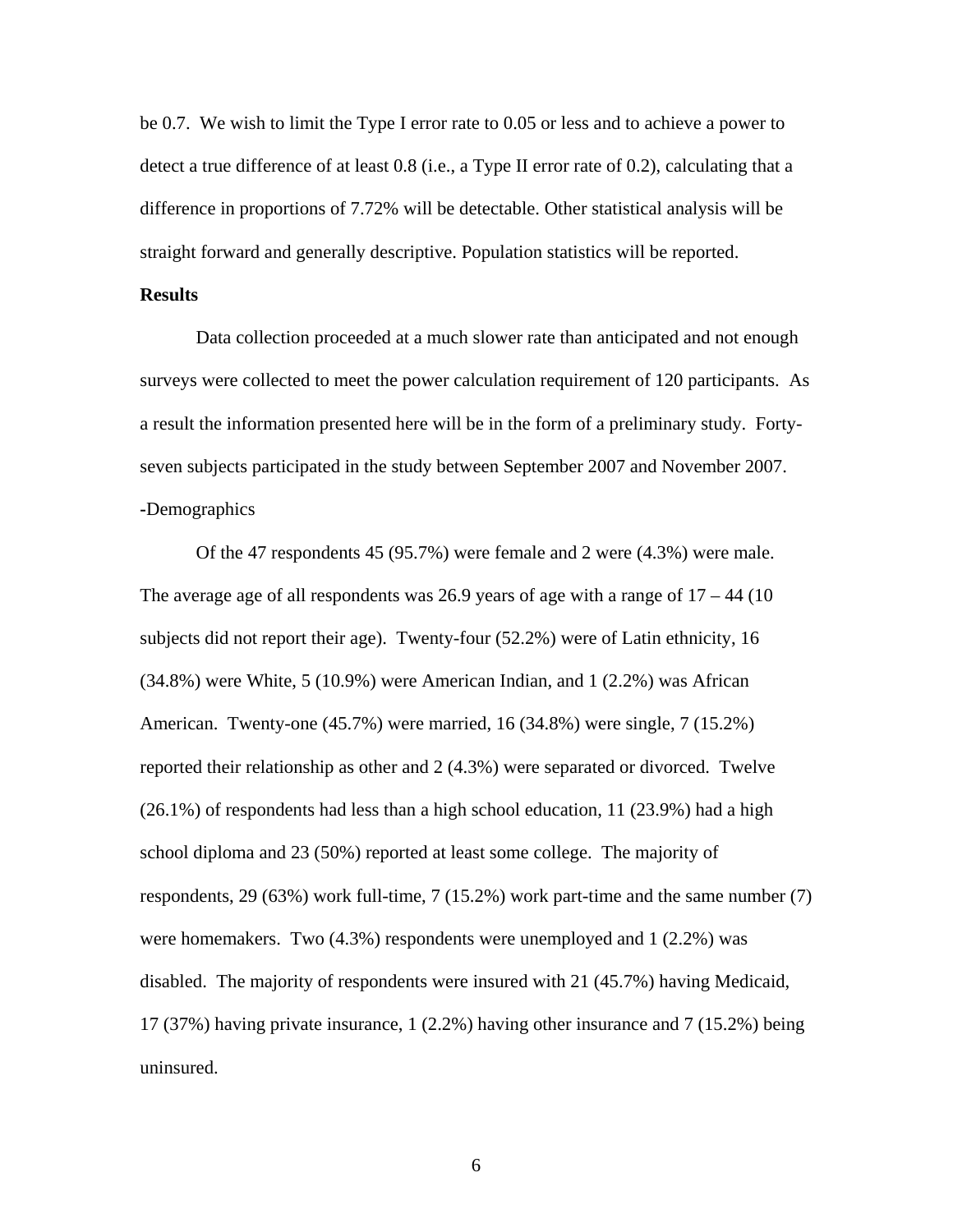-Personal Smoking History

Of the 47 respondents, 17 (36.2%) were current smokers of whom 13 (76.5%) smoke daily. The average number of years smoked and the average number of cigarettes smoked per day was 11.3 and 10 respectively. Nine of the 17 current smokers reported wanting to quit. Of the 17 smokers, 14 (82.4%) had been asked to quit by a health care provider, most commonly their regular doctor (64.3%) followed by their child's pediatrician (42.9%) and other healthcare provider (21.4%). The majority of current smokers (52.9%) had also been asked to stop smoking by someone other than a health care provider; all of whom were asked by family members and one by a friend as well. Most respondents 32 (74.4%) stated they had been advised by someone to not let others smoke around their children (four subjects did not answer this question) and few, 11 (27.5%), reported having received information about how to help others with smoking cessation (seven subjects did not answer this question). The 11 respondents who did receive information about helping others quit smoking were asked to report the effectiveness of this information on a scale of 1 to 5, 1 being the most effective and 5 the least effective. The average response was 3.5 (95% CI of 2.71 – 4.29, See Figure 1).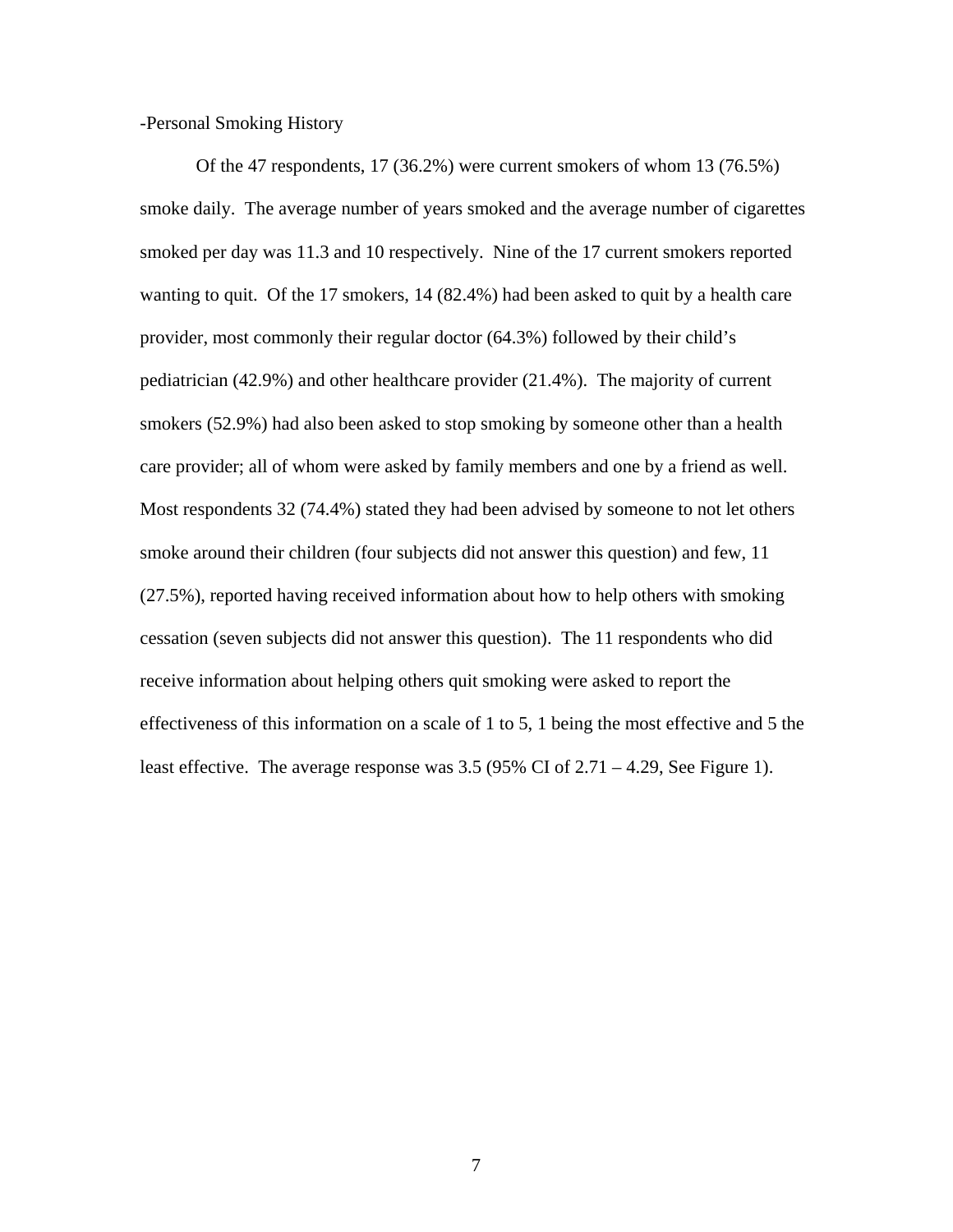

Figure 1: Effectiveness of information received to help others with smoking cessation.

Respondents were also asked to report their level of agreement from 1 to 5 (1 being the least agreement and 5 being the most) about receiving smoking cessation counseling from their child's Pediatrician. Twenty-four (51.1%) respondents answered this question with the average response being  $3.2$  (95% CI of  $2.79 - 3.65$ , See Figure 2).



**Figure 2:** Desire to get smoking cessation counseling from pediatrician.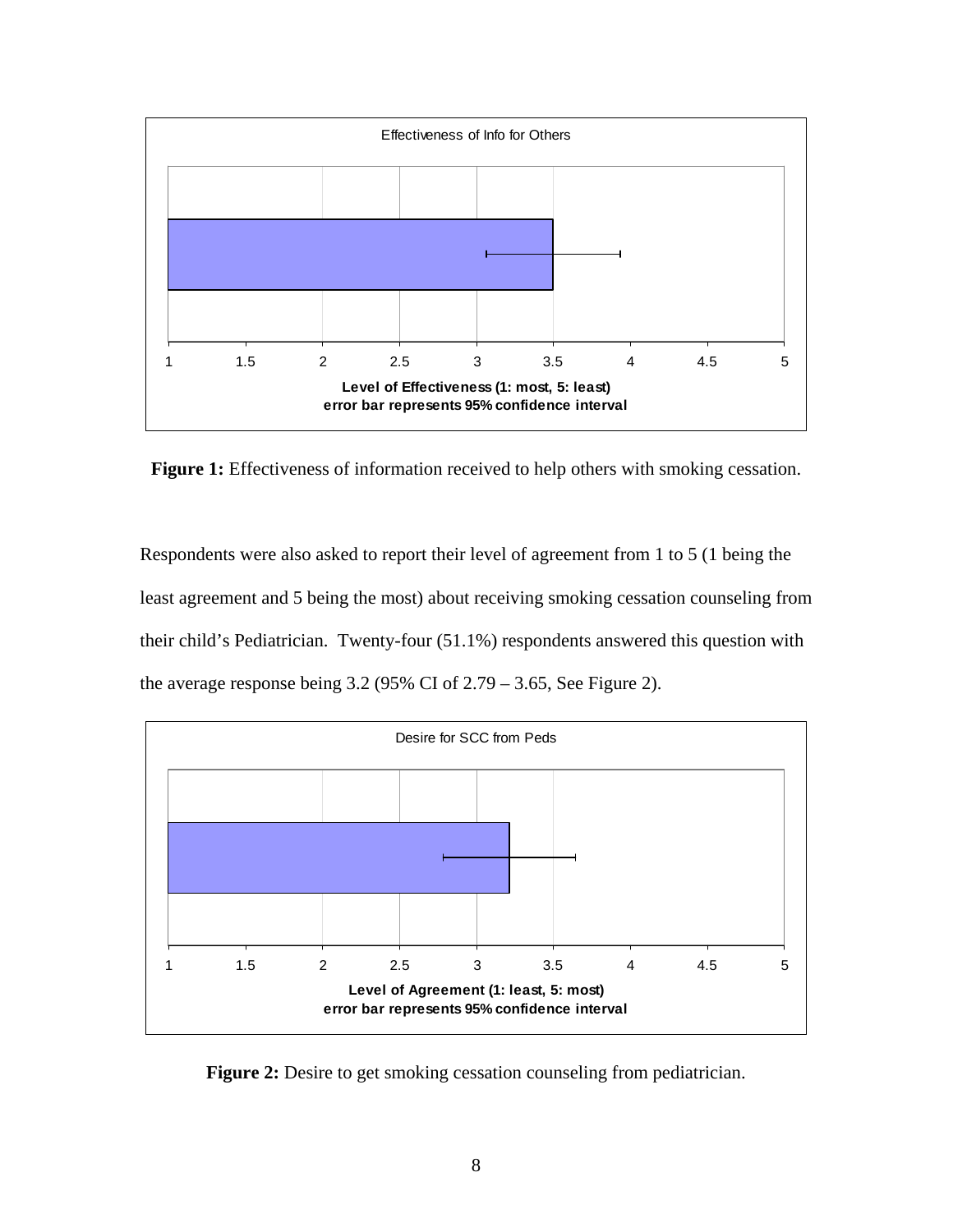**-**Household Smoking History

For all respondents, the average number of adults per home was 2.5 and the average number of children was 2.04. The average number of smokers in each household was 1.4 and 38 (74.4%) respondents report living with other smokers. Of the 38 respondents who live with others who smoke, it was usually their intimate partner 22 (57.9%) followed by other household members 10 (26.3%) or both 6 (15.8%). **-**Intimate Partner Smoking History

Twenty eight of the respondents had intimate partners who smoke and 13 (46.4%) reported that their partner wanted to quit, 8 (28.6%) said their partner did not want to quit and 7 (25%) did not know. Eighteen (64.3%) had tried to get their partner to quit and of these, 15 partners (83.3%) had tried to quit. Respondents were asked how strongly they agreed (1 to 5, 1 being the least agreement and 5 the most agreement) with the following statements about their intimate partner:

- My partner would be willing to get Smoking Cessation Counseling from my child's doctor. The average response was 3.1 with a 95% confidence interval of 2.81 – 3.49.
- My partner would be willing to come to my child's doctor appointments to receive Smoking Cessation Counseling, at no extra cost. The average response was 3.2 with a 95% confidence interval of 2.80 – 3.57.
- If referred by my child's doctor, my partner would be willing to talk to a Smoking Cessation counselor over the phone. The average response was 3.5 with a 95% confidence interval of 3.09 – 3.86.
- Discussions of quitting smoking cause arguments with my partner. The average response was 2.9 with a 95% confidence interval of  $2.45 - 3.26$ .
	- o See Figure 3 for graphical representation of the above data.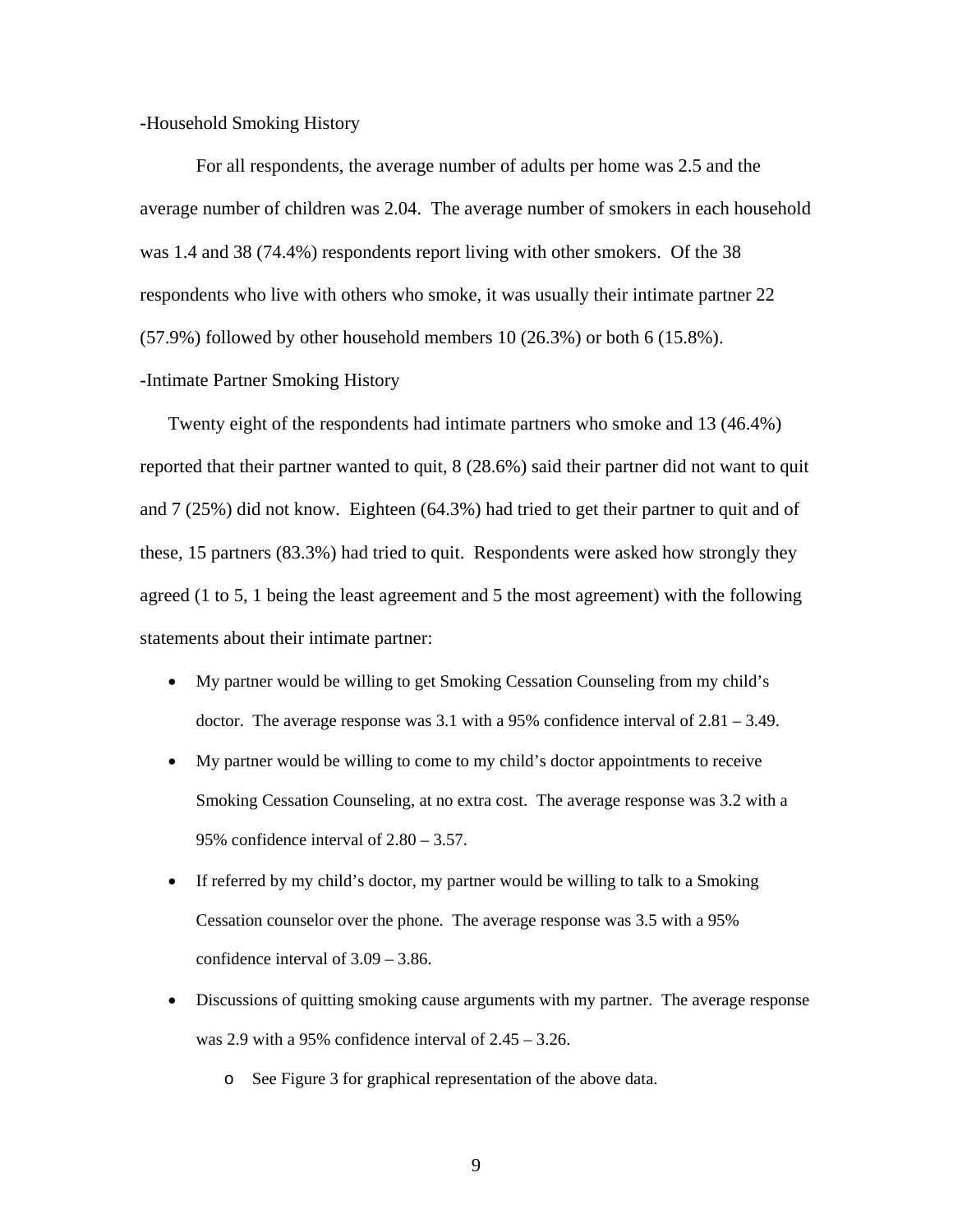

**Figure 3:** Data on SCC questions concerning intimate partner.

#### **-**Household Member History

Sixteen of the respondents had other household members who smoke and 4 (25%) reported that their household member(s) wanted to quit, 10 (62.5%) said their household member(s) did not want to quit and 2 (12.5%) didn't know. Six (37.5%) had tried to get their household member(s) to quit and of these, 1 household member (16.7%) had tried to quit. Respondents were asked how strongly they agreed (1 to 5, 1 being the least agreement and 5 the most agreement) with the following statements about their other household members:

• My household member(s) would be willing to get Smoking Cessation Counseling from my child's doctor. The average response was 2.1 with a 95% confidence interval of 1.48  $-2.79.$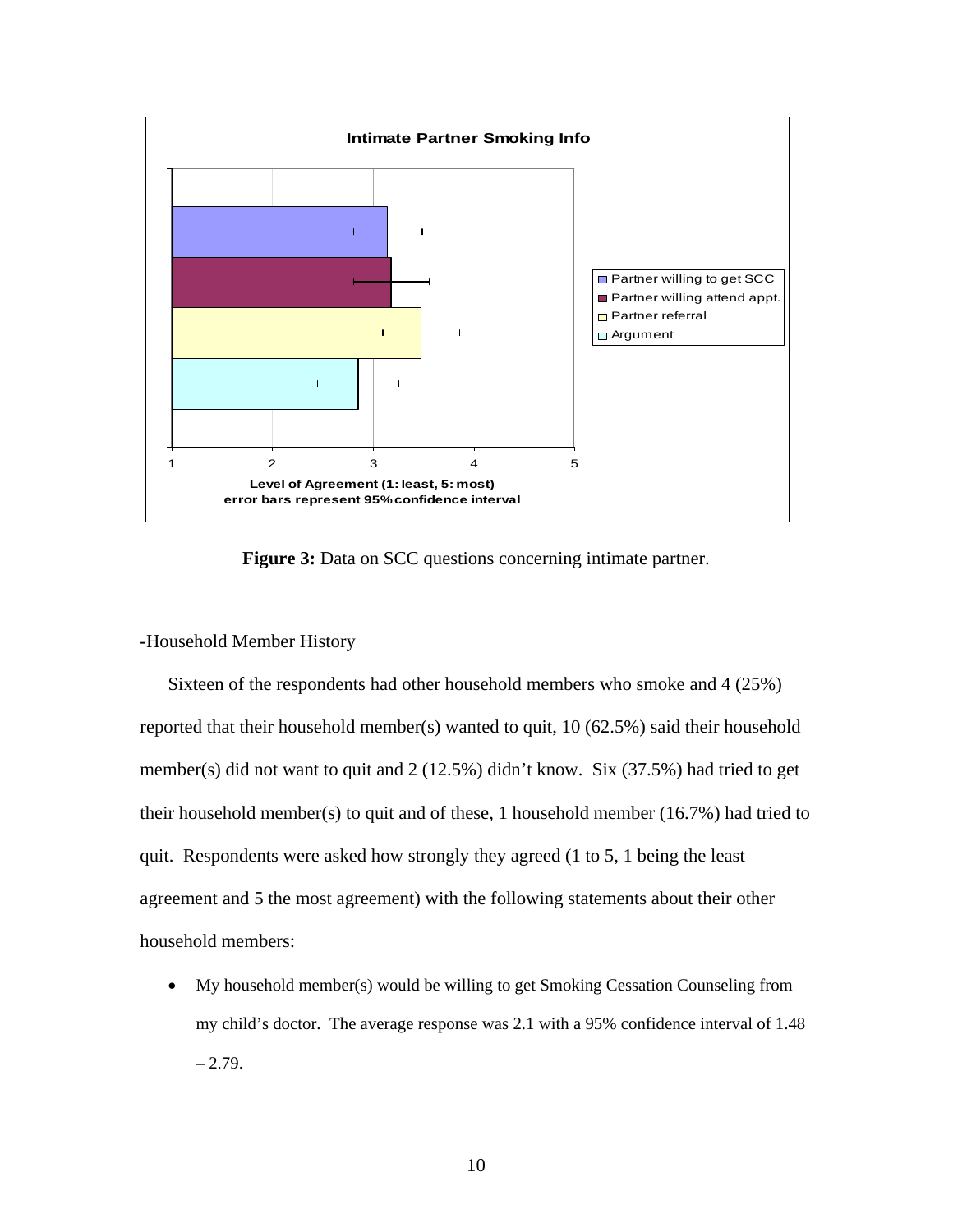- My household member(s) would be willing to come to my child's doctor appointments to receive Smoking Cessation Counseling, at no extra cost. The average response was 2 with a 95% confidence interval of  $1.37 - 2.63$ .
- If referred by my child's doctor, my household member(s) would be willing to talk to a Smoking Cessation counselor over the phone. The average response was 2.4 with a 95% confidence interval of 1.65 – 3.15.
- Discussions of quitting smoking cause arguments with my household member(s). The average response was 3.1 with a 95% confidence interval of 2.49 – 3.64.



o See Figure 4 for graphical representation of the above data.

**Figure 4:** Data on SCC questions concerning other household member(s).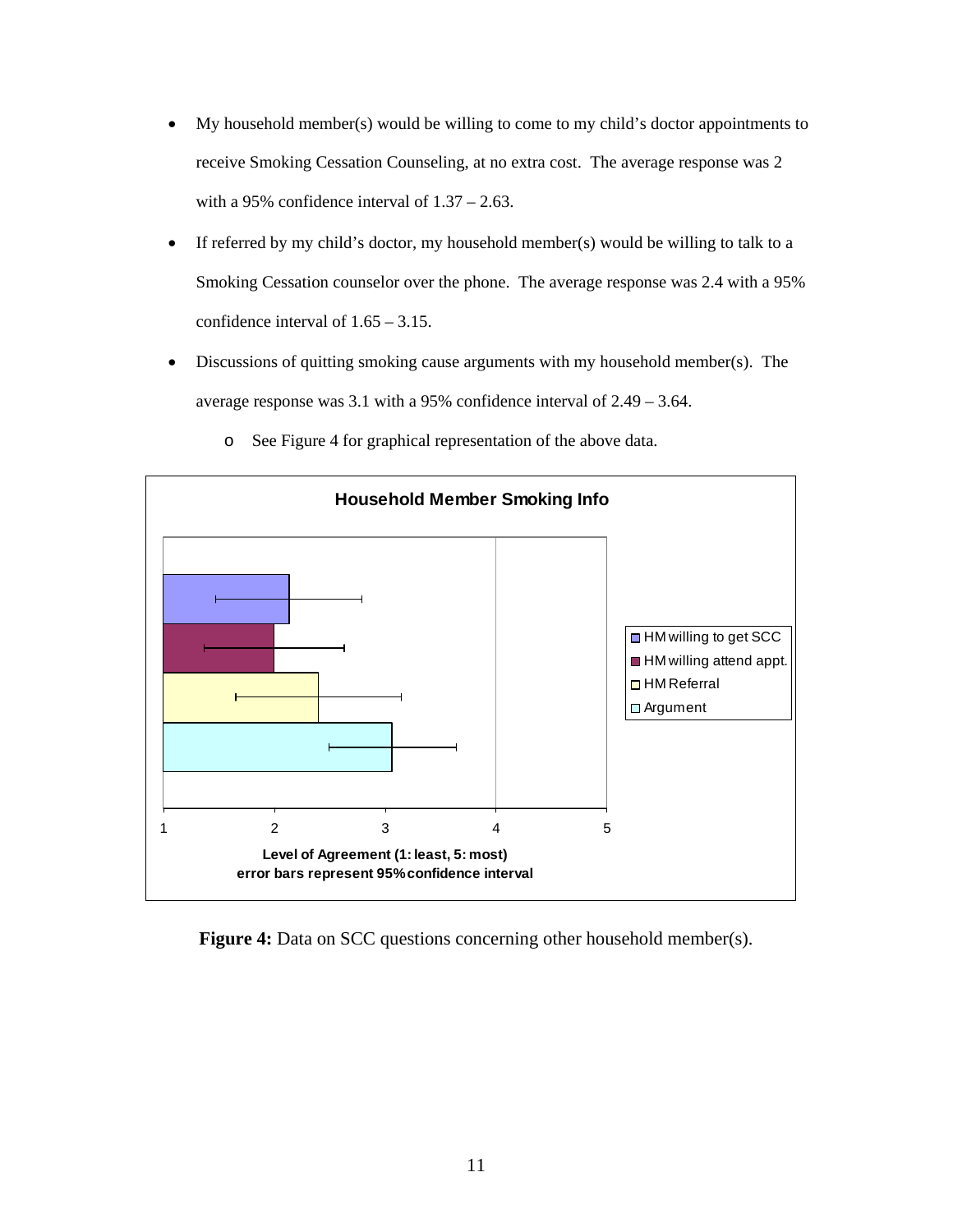#### **Discussion**

 The initial goal of this study was to determine if mothers would find pediatrician support for intimate partner smoking cessation useful and appropriate with specific aims being to discover a mother's perceptions of pediatrician advice related to intimate partner and household member smoking status and identifying barriers to communication with intimate partners about smoking. The study was designed to address these issues.

 It was determined that by using Likert scale to record responses to specific survey questions, we would require 120 respondents to meet our aims with statistical significance. Unfortunately, data collection proceeded at a much slower rate than anticipated and only 47 surveys were collected over a data collection period of 3-months.

 Participants were asked about their level of agreement with the statement "I would like to get Smoking Cessation Counseling from my child's doctor." Responses were given as whole numbers between 1 and 5 with 1 being the least agreement and 5 being the most. Of the 47 respondents, 24 answered this question. The average response was 3.2 (95% CI 2.79 – 3.65). The average response to this question corresponds to patients neither agreeing nor disagreeing with this statement.

 Participants were asked if they had ever received information about helping other people quit smoking. 11 of the 47 respondents had and were asked to rate the effectiveness of this information on a scale of 1 to 5 with 1 being the most effective and 5 the least. The average response of these 11 respondents was  $3.5$  (95%CI 2.71 – 4.29). This average response shows that the information that had been received trended to be slightly ineffective.

**-**Intimate partner smoking history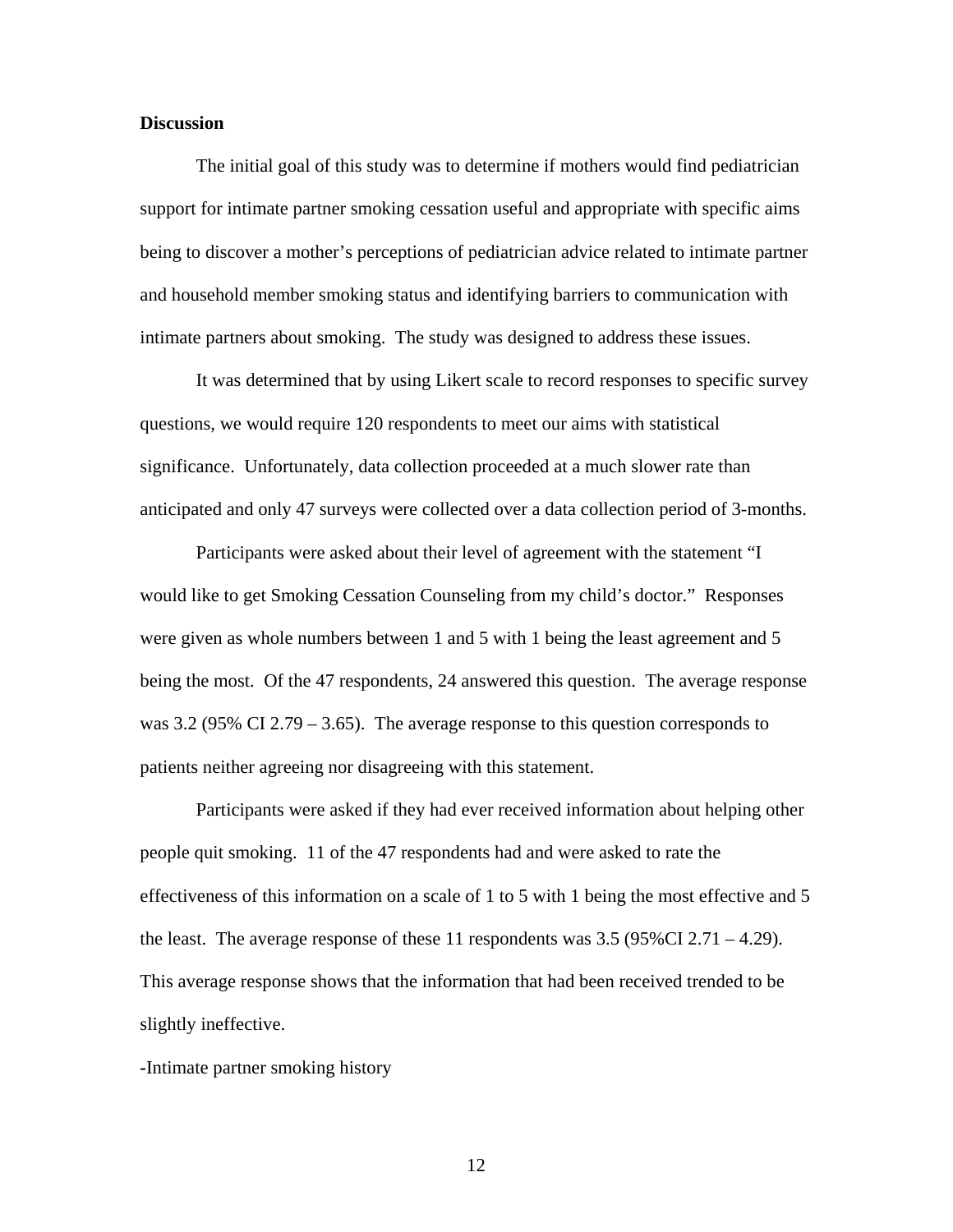Of the respondents who had intimate partners that smoke (28 of 47, 59.6%), almost half (46.4%) felt their partner wanted to quit, while more than half (64.3%) had tried to get their partner to quit in the past. Of this number, a large amount (83.3%) had at least attempted to quit. When asked their feelings about their intimate partners' willingness to receive smoking cessation counseling (SCC) from their child's pediatrician, the average answer  $(3.1 \text{ with } 95\% \text{ CI of } 2.81 - 3.49)$  corresponds to neither agreement nor disagreement. This was essentially the same average response (3.2 with a 95%CI of 2.80 – 3.57) for their thoughts about their partners desire to attend their child's doctors' appointments to receive SCC. When asked if they thought their partner would be willing to receive SCC over the phone if referred by their child's doctor the average response (3.5 with 95%CI of 3.09 – 3.86) corresponded to just slightly more agreement that neither agreeing nor disagreeing. When asked if discussing smoking cessation with their partner caused arguments the average response (2.9 with 95% CI of 2.45 to 3.26) again corresponded closely to neither agreement nor disagreement.

 The average responses to all questions asked concerning intimate partner SCC beliefs were ambivalent with confidence intervals incorporating the neither agree nor disagree option for each question.

#### -Other household member smoking history

 Of the respondents who had other household members that smoke (16 of 47), 25% felt their household member(s) wanted to quit and 37.5% had tried to get their household member(s) to quit in the past, of which 1 (16.7%) had at least attempted to quit. When asked their feelings about household member(s) willingness to receive smoking cessation counseling (SCC) from their child's pediatrician, the average answer (2.1 with 95% CI of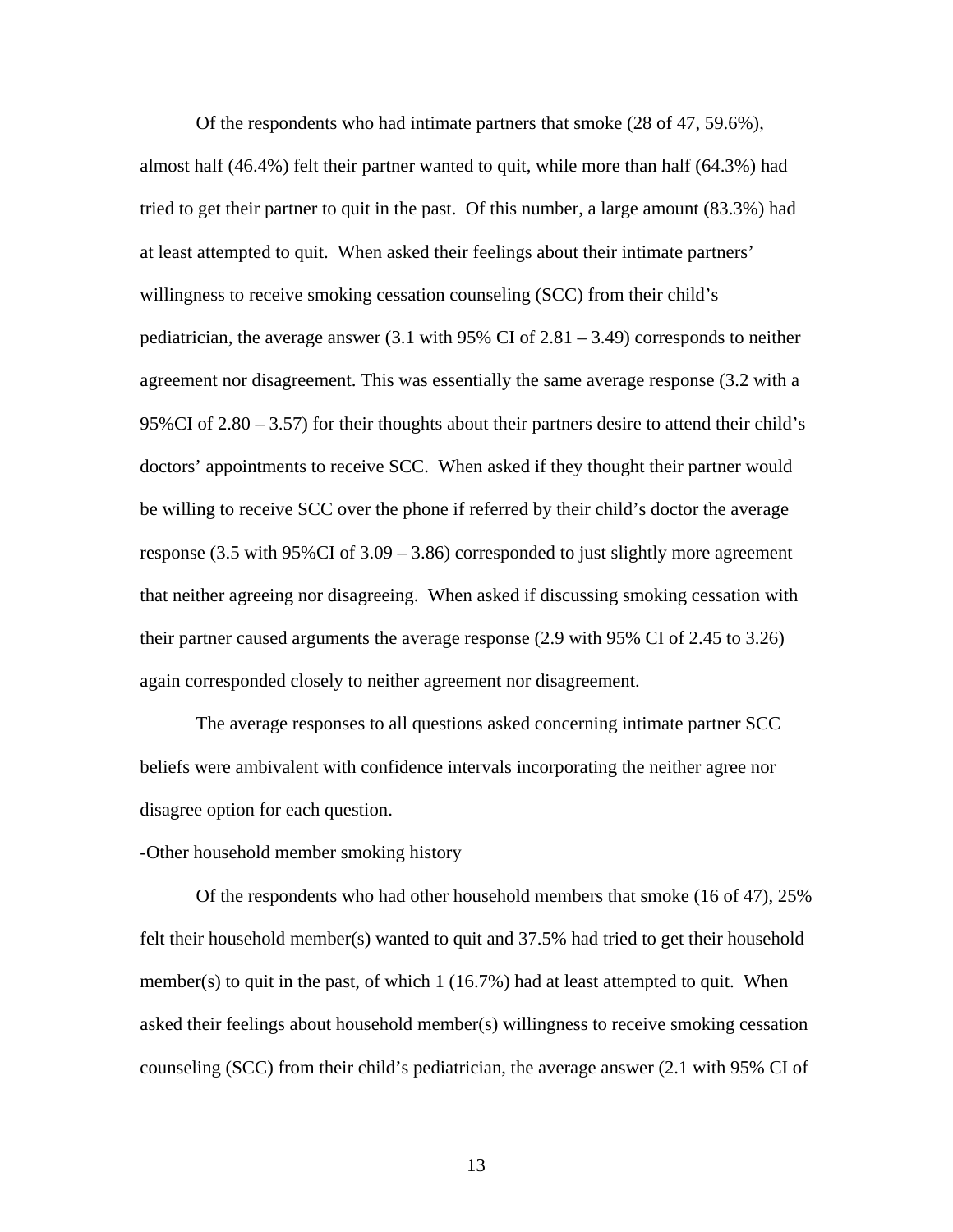1.48 – 2.79) corresponded to disagreement. This was essentially the same average response (2 with a 95%CI of  $1.37 - 2.63$ ) for their thoughts about household member(s) desire to attend their child's doctors' appointments to receive SCC. When asked if they thought their household member(s) would be willing to receive SCC over the phone if referred by their child's doctor the average response  $(2.4 \text{ with } 95\% \text{ CI of } 1.65 - 3.15)$ corresponded to disagreement agreement. When asked if discussing smoking cessation with their household member(s) caused arguments the average response (3.1 with 95% CI of 2.49 to 3.64) corresponding to neither agreement nor disagreement.

 The average responses to all of the questions asked concerning intimate partner SCC beliefs were all ambivalent with confidence intervals incorporating the neither agree nor disagree option for each question. The average response to the questions shows a trend toward disagreement with having pediatricians assist with SCC for other household members.

 Although no conclusions can be drawn from the data collected since the number of surveys collected did not meet calculated number required to find a difference, we can infer some things from the data collected. The average response concerning intimate partners was around 3 for all questions. Thus neither agreeing nor disagreeing with the statements about smoking cessation counseling and pediatricians. This could be due to the possibility that receiving SCC from a pediatrician has not been addressed before and therefore not previously discussed or contemplated. The idea of receiving smoking cessation counseling from a pediatrician is a novel idea and feelings concerning it may not yet be developed with individual families. The respondents to the survey showed ambivalence about their agreement concerning their intimate partners desire to receive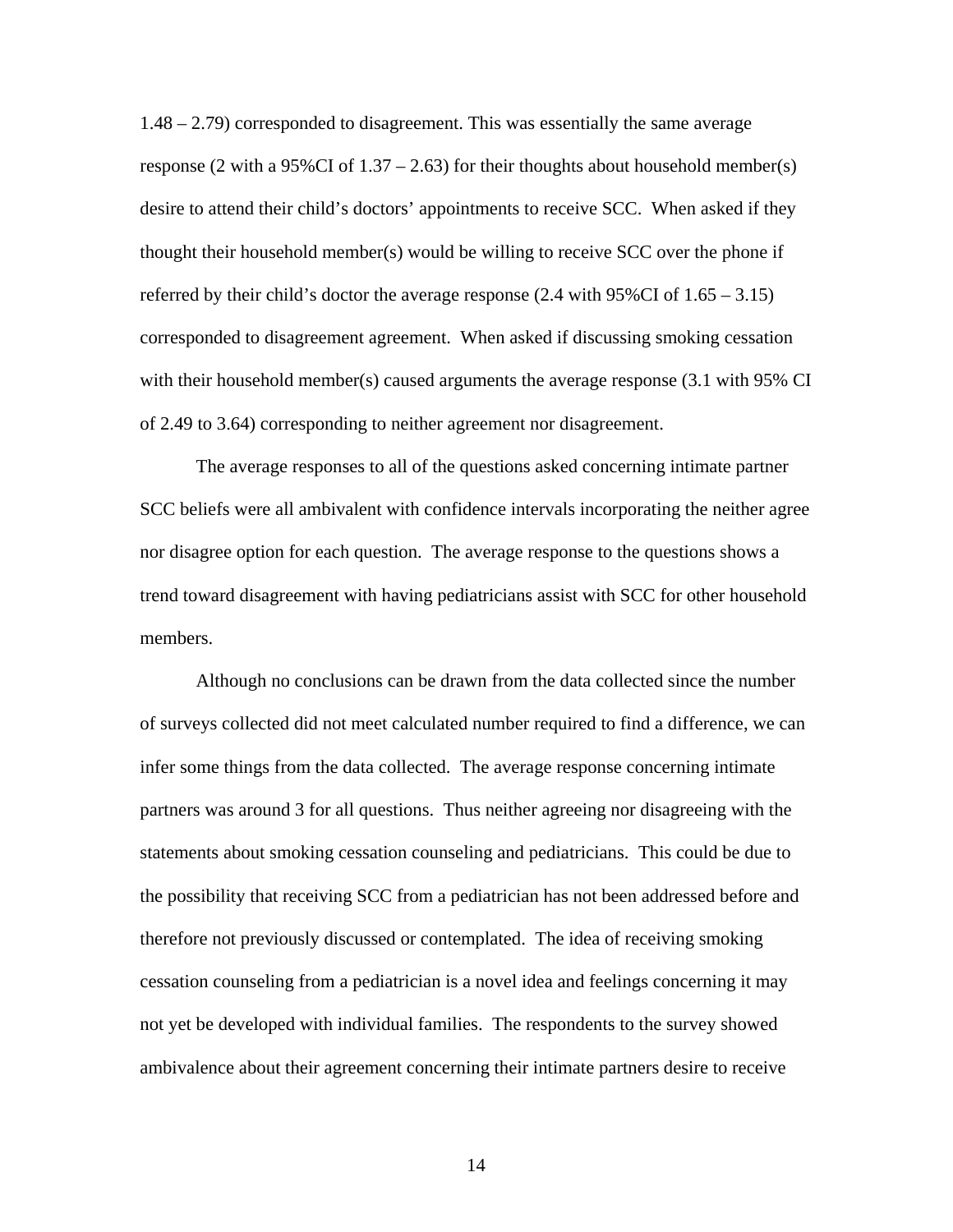some sort of SCC from their child's doctor. When data about other household member's feelings on the same matters were analyzed the average again hovered around neither agreeing nor disagreeing but there was a trend towards less agreement than seen with intimate partners. The reason for this difference is uncertain and could possibly be the result of a lower degree of communication and cooperation between other household members than with intimate partners.

 Reasons that data collection proceeded at such a slow pace are unclear but might, in some part, be due to so few investigators collecting data and the contracted time allowed for data collection. It can also be assumed that the number of households with individuals who smoke was artificially lowered, thus decreasing the ability to collect data, by potential study participants not admitting the presence of smoking in the household due to the stigma that exists around smoking in the presence of children.

 Since the power calculation numbers were not met in the allotted time frame, the opportunity exists for further data collection to conclude this study. The particular statement addressed by this study, that mothers will find pediatrician support for intimate partner smoking cessation useful and appropriate, was not supported by the data collected but ambivalence towards this statement was. As a result, healthcare providers, specifically pediatricians, should take advantage of this ambivalence and address the issue of smoking cessation counseling with all parents who live in a household where individuals smoke. Although our study is inconclusive, we can say that the idea presented here (pediatrician supplied/initiated SCC for all adults living in a child's household) have the potential to greatly improve the health of children if instituted as a standard of care.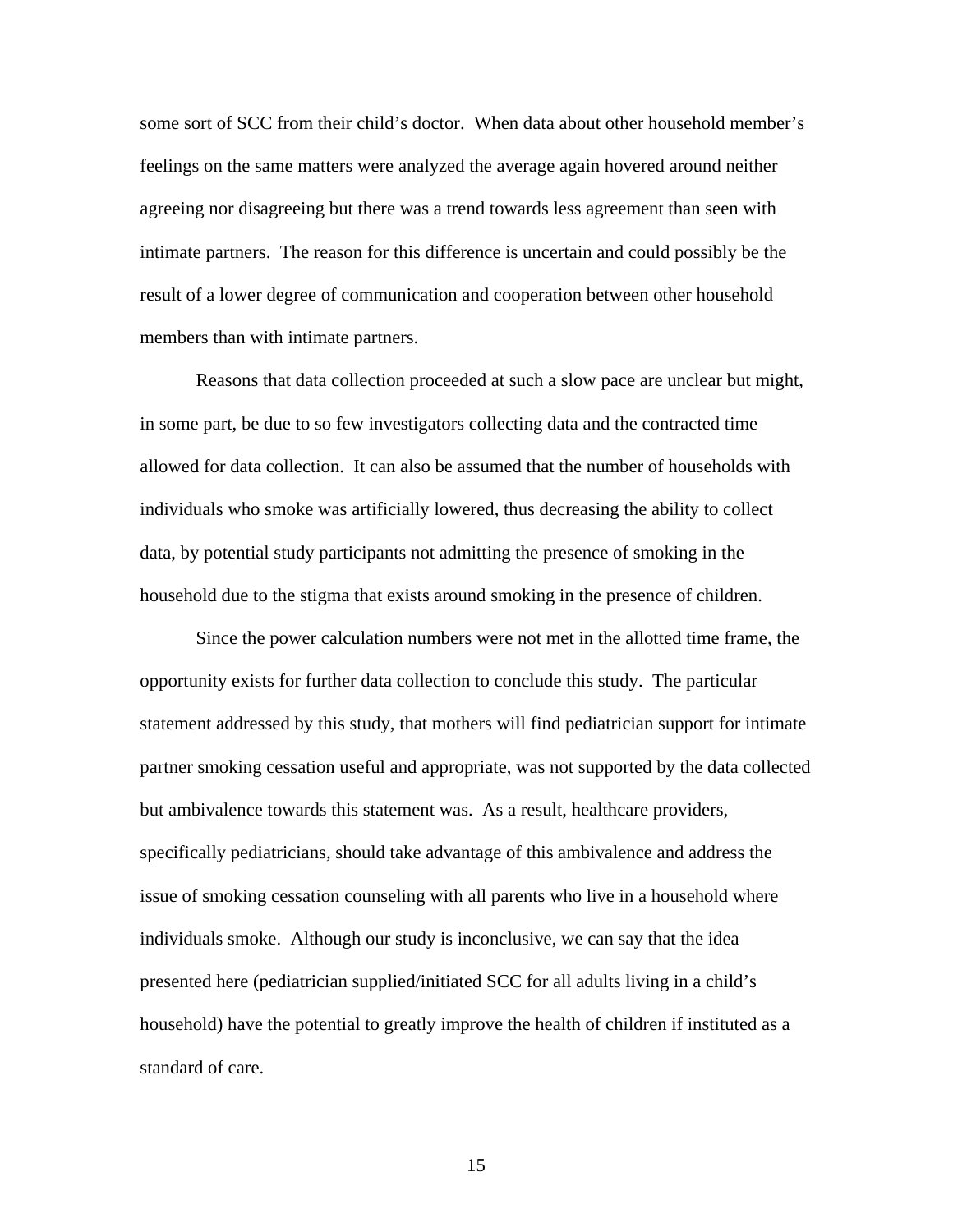Because of the potential increase in health benefits for pediatric populations resulting from pediatrician administered smoking cessation counseling for adults, it is advantageous to continue this study. The greatest advantage being, to open the eyes of pediatricians and the child bearing public to the idea of smoking cessation counseling from pediatricians. Further studies to increase the health benefit of smoking cessation counseling delivered by pediatricians should be aimed at finding the most effective modalities of SCC as well as the most effective method by which a pediatrician can provide this service.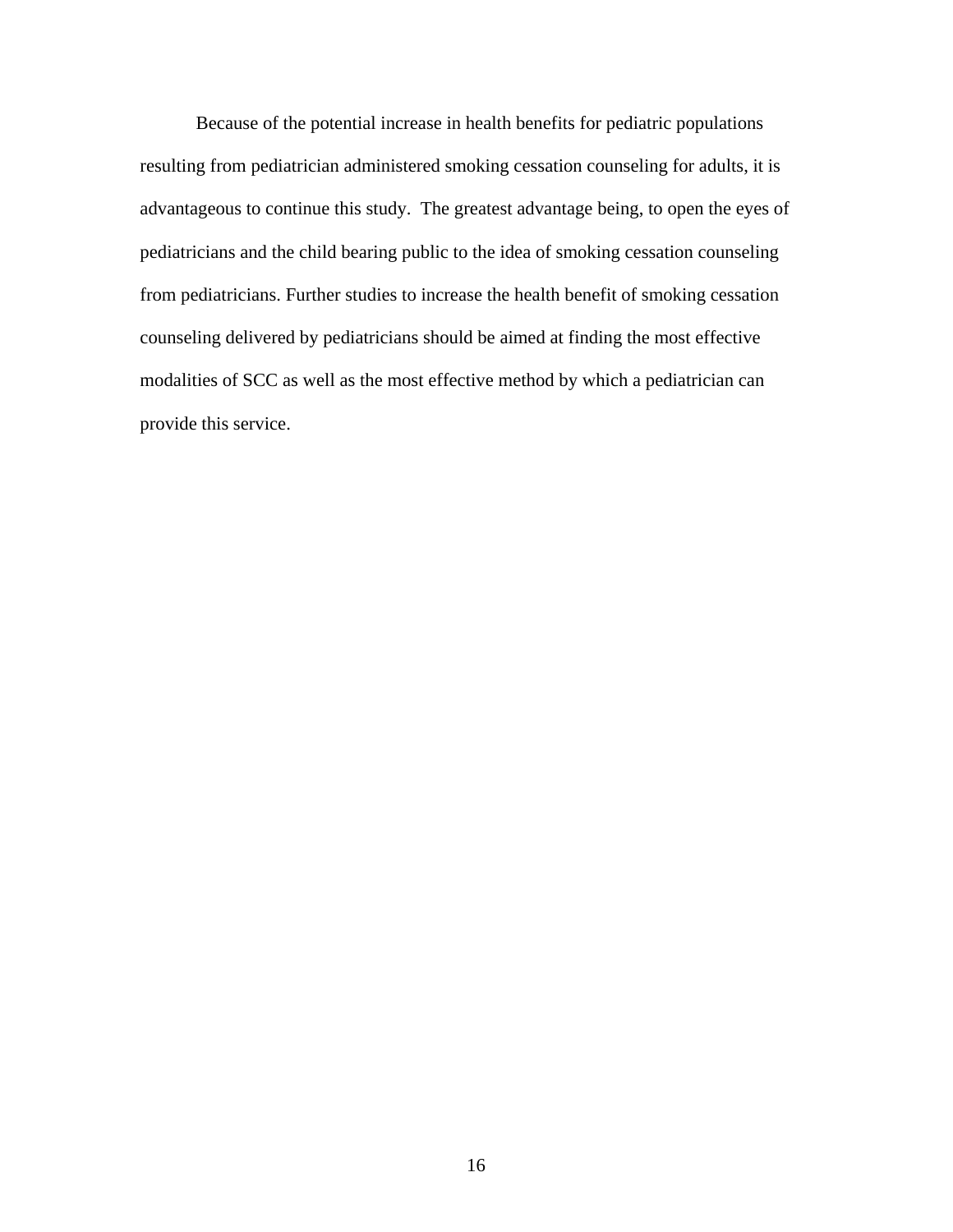#### **References**

- Aligne VA, Stoddard JJ. Tobacco and Children. An economic evaluation of the medical effects of parental smoking. *Arch Pediatr Adolesc Med*. 1997; 151 (7): 648-53.
- Andersen MR, Cook DG. Passive smoking and sudden infant death syndrome: review of the epidemiological evidence. *Thorax*. 1997; 52 (11): 1003-9.
- Cook DG, Strachan DP. Health effects of passive smoking. 3. Parental smoking and respiratory symptoms in schoolchildren. *Thorax*. 1997; 52: 1081-94.
- Cook DG, Strachan DP. Health effects of passive smoking-10: Summary of effects of parental smoking on the respiratory health of children and implications for research. *Thorax*. 1999; 54: 357-266.
- Erschoff D, Aaronson N, et al. Behavioral, health, and cost outcomes of an HMO-based prenatal health education program. Public Health Rep. 1983; 98: 536-47.
- Mannino DM, Moorman JE, et al. Health effects related to environmental tobacco smoke exposure in children in the United States: data from the Third National Health and Nutrition Examination Survey. *Arch Pediatr Adolesc Med*. 2001; 155 (1): 36-41.
- Ockene JK. Physician delivered interventions for smoking cessation: strategies for increasing effectiveness. *Prev Med*. 1995; 24: 23-8.
- Paradise JL, Rockette HE, Colborn DK, et al. Otitis media in 2253 Pittsburgh-area infants: prevalence and risk factors during the first two years of life. Pediatrics. 1997; 99: 318-33.
- Perez-Stable EJ, Juarez-Reyes M, et al. Counseling smoking parents of young children: comparison of pediatricians and family physicians. *Arch Pediatr Adolesc Med.*  2001; 155 (1): 25-31.